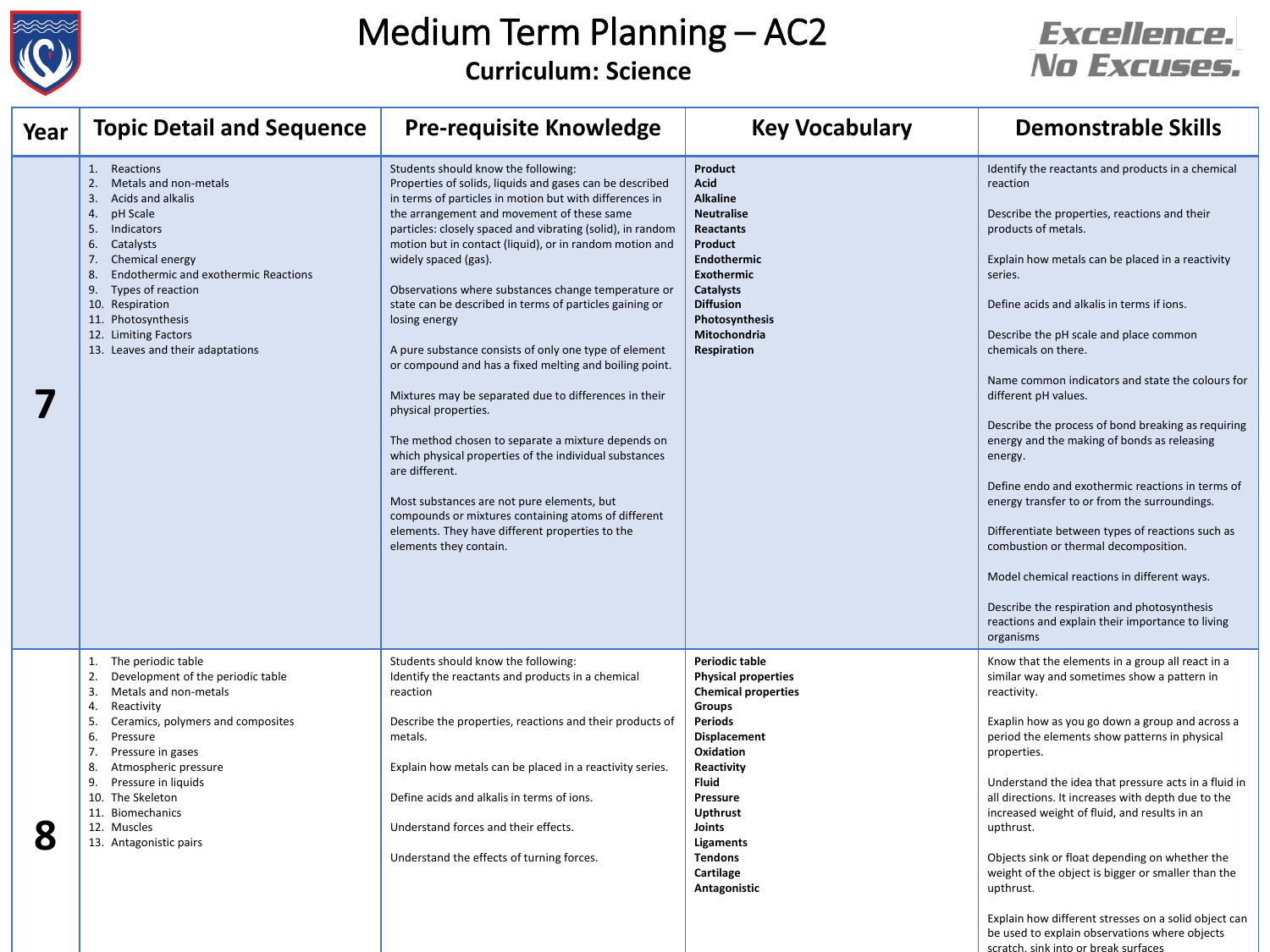

### Medium Term Planning – AC2 **Curriculum: Science**

### **Excellence.** No Excuses.

| Year | <b>Topic Detail and</b><br><b>Sequence</b>                                                                                                                                                                                                                                                                                                                                                                                                                                                                                                                                      | <b>Pre-requisite Knowledge</b>                                                                                                                                                                                                                                                                                                                                                                                                                                                                                                                                                                                                                                                                                                                            | <b>Key Vocabulary</b>                                                                                                                                                                                                              | <b>Demonstrable Skills</b>                                                                                                                                                                                                                                                                                                                                                                                                                                                                                                                                                                                                                                                                                                    |
|------|---------------------------------------------------------------------------------------------------------------------------------------------------------------------------------------------------------------------------------------------------------------------------------------------------------------------------------------------------------------------------------------------------------------------------------------------------------------------------------------------------------------------------------------------------------------------------------|-----------------------------------------------------------------------------------------------------------------------------------------------------------------------------------------------------------------------------------------------------------------------------------------------------------------------------------------------------------------------------------------------------------------------------------------------------------------------------------------------------------------------------------------------------------------------------------------------------------------------------------------------------------------------------------------------------------------------------------------------------------|------------------------------------------------------------------------------------------------------------------------------------------------------------------------------------------------------------------------------------|-------------------------------------------------------------------------------------------------------------------------------------------------------------------------------------------------------------------------------------------------------------------------------------------------------------------------------------------------------------------------------------------------------------------------------------------------------------------------------------------------------------------------------------------------------------------------------------------------------------------------------------------------------------------------------------------------------------------------------|
| q    | The composition of the atmosphere<br>The earths early atmosphere<br>2.<br>How oxygen increased<br>3.<br>How carbon dioxide decreases<br>Properties of waves<br>5.<br>Transverse and longitudinal waves<br>6.<br>Reflection of waves<br>8<br>Sound waves<br>Waves for detection and exploration<br>9<br>10. Types of electromagnetic waves<br>11. Properties of electromagnetic waves<br>12. Uses and applications of electromagnetic<br>waves<br>13. Lenses<br>14. Visible light<br>15. Emission and absorption of infrared radiation<br>16. Perfect black bodies and radiation | Students should know the following:<br>Recognise that light appears to travel in straight<br>lines<br>use the idea that light travels in straight lines to<br>explain that objects are seen because they give out<br>or reflect light into the eye<br>Describe the basic needs of animals, including<br>humans, for survival (water, food and air)<br>Carbon is recycled through natural processes in the<br>atmosphere, ecosystems, oceans and the Earth's<br>crust (such as photosynthesis and respiration) as<br>well as human activities (burning fuels).<br>Greenhouse gases reduce the amount of energy lost<br>from the Earth through radiation and therefore the<br>temperature has been rising as the concentration of<br>those gases has risen. | <b>Global warming</b><br><b>Fossil fuels</b><br><b>Carbon sink</b><br><b>Greenhouse effect</b><br><b>Medium</b><br><b>Oscillation</b><br>Longitudinal<br><b>Transverse</b><br>Compression<br>Rarefaction<br><b>Crest</b><br>Trough | Describe the composition of the modern atmosphere.<br>Describe the likely composition of the earth's early<br>atmosphere, likening it to other planets current atmosphere's.<br>Describe and explain the processes that increased the<br>concentration of oxygen in the atmosphere.<br>Describe and explain the processes that removed carbon<br>dioxide from the atmosphere.<br>Define waves, their different types, behaviours and uses.<br>Name the electromagnetic waves giving their uses and<br>hazards. Link frequency to hazard.<br>Describe the behaviour of convex and concave lenses both<br>qualitatively and quantitatively using appropriate ray<br>diagrams.<br>Describe the features of black body radiation. |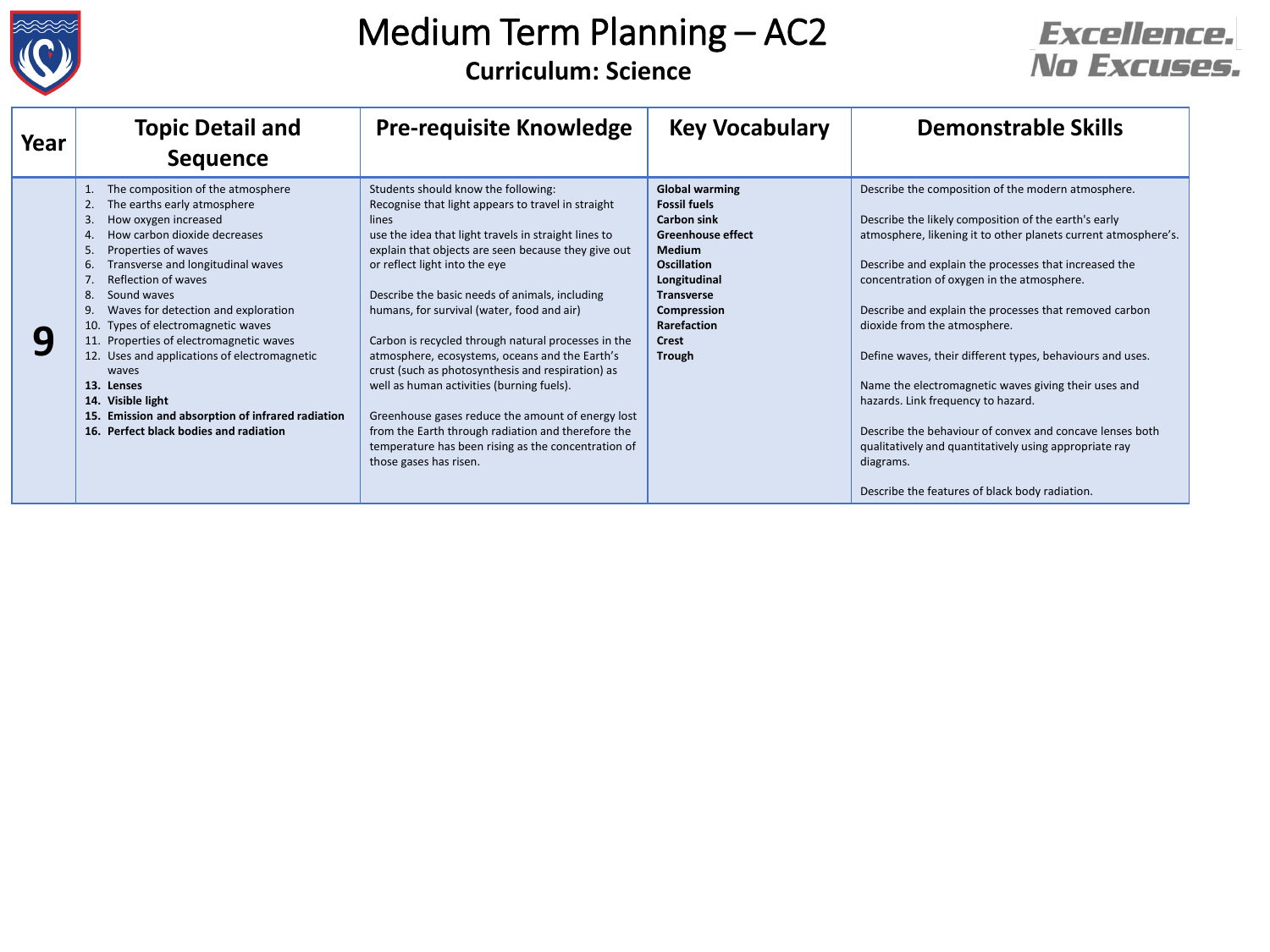

# Medium Term Planning – AC2

**Curriculum: Science**

#### **Excellence.** No Excuses.

| Year | <b>Topic Detail and Sequence</b>                                                                                                                                                                                                                                                                                                                                                                                                                                                                                                                                                                                                                                                                                                                                                                                                                                                                                                           | <b>Pre-requisite</b><br><b>Knowledge</b>                                                                                                                                                                                                                                                                                                                                                                                                                                                                                                                                                                                                                                                                                                                                                                                               | <b>Key Vocabulary</b>                                                                                                                                                                                                          | <b>Demonstrable Skills</b>                                                                                                                                                                                                                                                                                                                                                                                                                                |
|------|--------------------------------------------------------------------------------------------------------------------------------------------------------------------------------------------------------------------------------------------------------------------------------------------------------------------------------------------------------------------------------------------------------------------------------------------------------------------------------------------------------------------------------------------------------------------------------------------------------------------------------------------------------------------------------------------------------------------------------------------------------------------------------------------------------------------------------------------------------------------------------------------------------------------------------------------|----------------------------------------------------------------------------------------------------------------------------------------------------------------------------------------------------------------------------------------------------------------------------------------------------------------------------------------------------------------------------------------------------------------------------------------------------------------------------------------------------------------------------------------------------------------------------------------------------------------------------------------------------------------------------------------------------------------------------------------------------------------------------------------------------------------------------------------|--------------------------------------------------------------------------------------------------------------------------------------------------------------------------------------------------------------------------------|-----------------------------------------------------------------------------------------------------------------------------------------------------------------------------------------------------------------------------------------------------------------------------------------------------------------------------------------------------------------------------------------------------------------------------------------------------------|
| 10   | Chemical bonds<br>1.<br>2.<br>lonic bonding<br>3.<br>lonic compounds<br>Covalent bonding<br>4.<br>Metallic bonding<br>5.<br>Properties of ionic compounds<br>6.<br>Properties of small molecules<br>7.<br>Polymers<br>8.<br><b>Giant covalent structures</b><br>9.<br>10. Properties of metals and alloys<br>11. Metals as conductors<br>12. Structure and bonding of carbon<br>13. Nanoparticles<br>14. Efficiency<br>15. National and global energy resources<br>16. Series and parallel circuits<br>17. Domestic uses and safety<br>18. Electrical energy transfers<br>19. Static electricity<br>20. Greenhouse gases<br>21. pollutants<br>22. Using the Earth's resources and sustainable development<br>23. Potable Water<br>24. Waste water treatment<br>25. Alternative methods of extracting metals<br>26. Life cycle assessments<br>27. Alloys, Ceramics, polymers and composites<br>28. The Haber process<br>29. NPK fertilisers | Students should know the following:<br>Chemical reactions as the rearrangement of<br>atoms<br>Representing chemical reactions using<br>formulae and using equations<br>The varying physical and chemical<br>properties of different elements<br>The principles underpinning the Mendeleev<br><b>Periodic Table</b><br>The Periodic Table: periods and groups;<br>metals and non-metals<br>How patterns in reactions can be predicted<br>with reference to the Periodic Table<br>The properties of metals and non-metals<br>Calculation of fuel uses and costs in the<br>domestic context<br>Energy changes and transfers<br>chemical reactions as the rearrangement of<br>atoms<br>Representing chemical reactions using<br>formulae and using equations<br>Combustion, thermal decomposition,<br>oxidation and displacement reactions | <b>lon</b><br><b>Covalent</b><br>Charge<br><b>Intermolecular</b><br><b>Delocalised</b><br><b>Current</b><br><b>Fuse</b><br><b>Useful</b><br>Waster<br><b>Sustainable</b><br>Renewable<br><b>Potable</b><br><b>Distillation</b> | Define the different bonds in terms of electrons<br>Link the type of bonding to the properties<br>Calculate efficiencies<br>Evaluate different methods of energy generation<br>Identify the energy transfers that take place in<br>different appliances<br>Identify forms of energy that are useful or wasted<br>Describe how a static charge forms in terms of<br>movement of electrons<br>Describe the impact on the environment of human<br>activities |